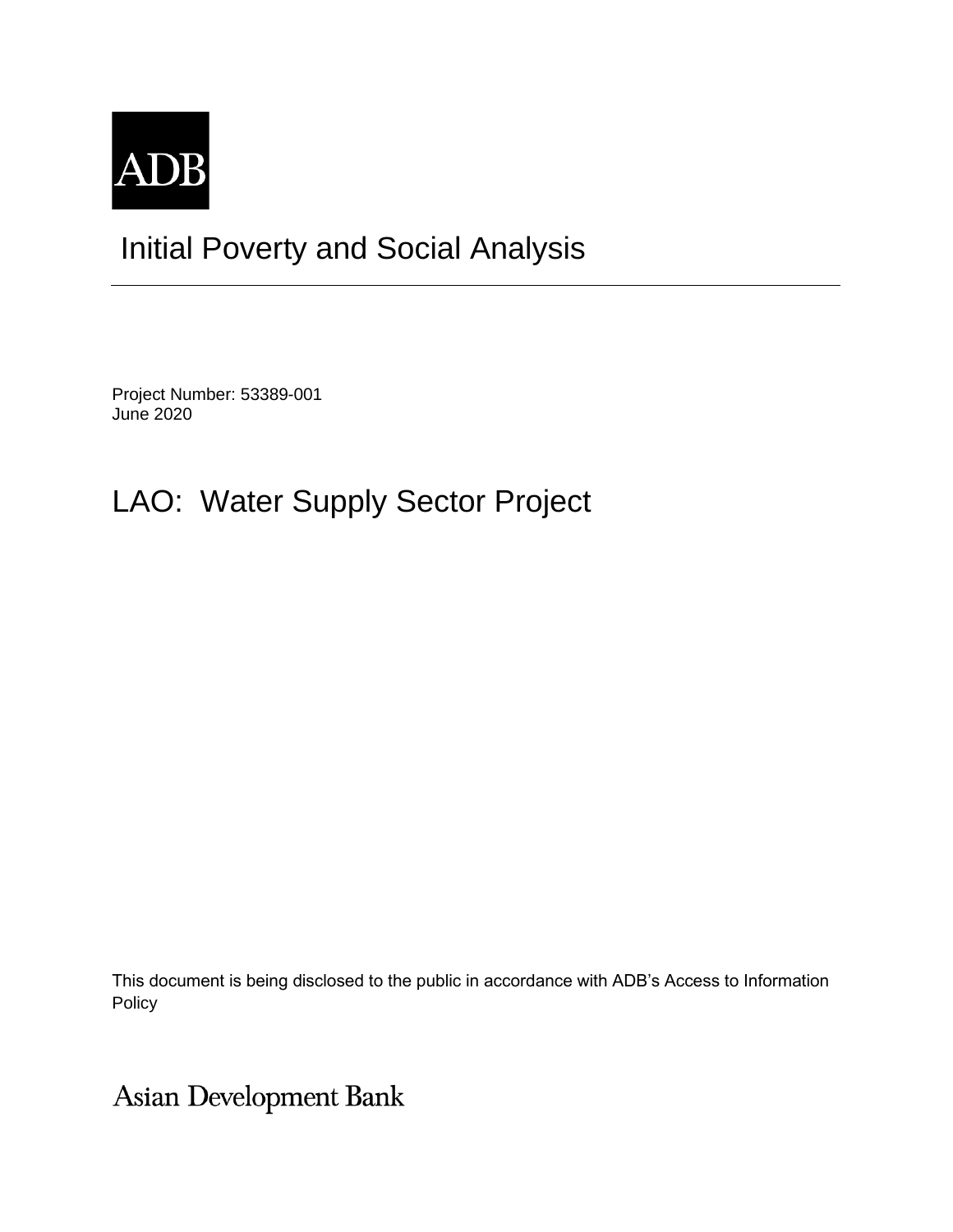## **CURRENCY EQUIVALENTS**

(as of 11 June 2020)

| Currency unit      | $\qquad \qquad$ | kip (KN)  |
|--------------------|-----------------|-----------|
| KN <sub>1.00</sub> | $=$             | \$0.00011 |
| \$1.00             | $=$             | KN9,004   |

### **ABBREVIATIONS**

| ADB         | Asian Development Bank                         |
|-------------|------------------------------------------------|
| <b>DPWT</b> | Department of Public Works and Transport       |
| <b>DWS</b>  | Department of Water Supply                     |
| <b>MPWT</b> | Ministry of Public Works and Transport         |
| O&M         | operations and maintenance                     |
| <b>PNP</b>  | provincial nam papa (provincial water utility) |
| SIP         | Sector Investment Plan                         |

### **NOTE**

In this report, "\$" refers to United States dollars.

In preparing any country program or strategy, financing any project, or by making any designation of or reference to a particular territory or geographic area in this document, the Asian Development Bank does not intend to make any judgments as to the legal or other status of any territory or area.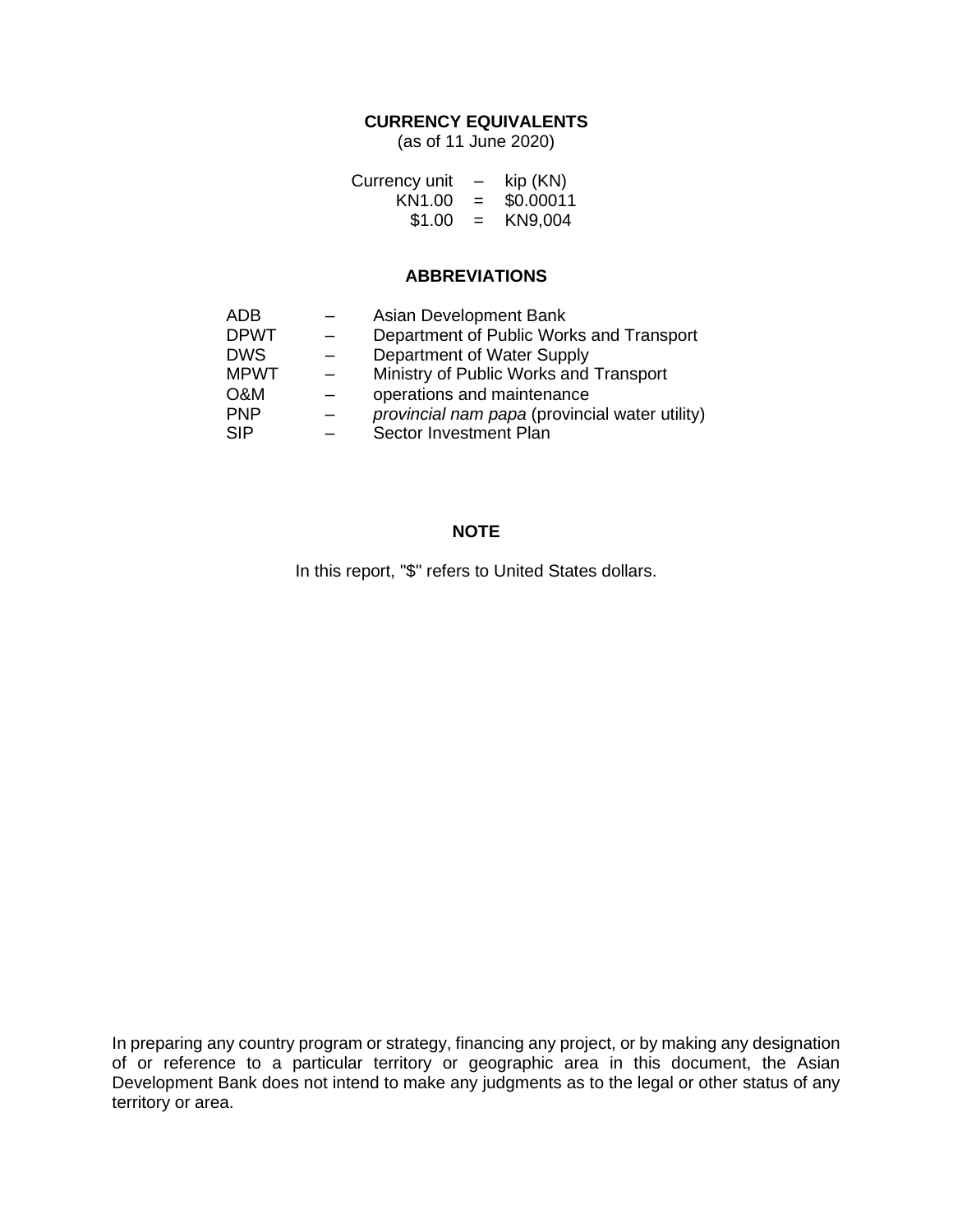## **INITIAL POVERTY AND SOCIAL ANALYSIS**

| Country:                           | Lao People's Democratic<br>Republic |             | Project Title:   Water Supply Sector Project |
|------------------------------------|-------------------------------------|-------------|----------------------------------------------|
| Lending/Financing   Sector Project |                                     | Department/ | Southeast Asia Department/Urban              |
| Modality:                          |                                     | Division:   | Development and Water Division               |

#### **I. POVERTY IMPACT AND SOCIAL DIMENSIONS A. Links to the National Poverty Reduction Strategy and Country Partnership Strategy** The proposed Water Supply Sector Project is aligned with the priorities and development frameworks of the Asian Development Bank (ADB) and the Government of the Lao People's Democratic Republic (Lao PDR). The government's 8th National Socio-Economic Development Plan, 2016– 2020, and ADB's country partnership strategy, 2017–2020 for the Lao PDR supports inclusive and sustainable economic growth and poverty reduction, which includes improvement to the water supply and sanitation sector. The project will also support the government's objectives, as set out in the Strategy for the Urban Water Supply and Sanitation Sector 2013-2030 and the Sector Investment Plan 2025-2030 to achieve 90% piped water supply coverage by 2030. **B. Poverty Targeting** General intervention Individual or household (TI-H) Geographic (TI-G) Non-income MDGs (TI-M1, M2, etc.) The project will improve the living conditions, particularly access to safe water and sanitation services, and improve public health thereby contributing to poverty reduction through developing urban areas, improving environmental sustainability, development of human capital and public governance. **C. Poverty and Social Analysis** 1. Key issues and potential beneficiaries. While access to improved water is relatively high at 82.9% in Laos PDR, only 49.5% of the population (or 82.3% for urban and 32.3% for rural) have access to piped water. Water quality remains a major problem with approximately 16.1% of the total population having access to the safely managed drinking water free from contamination. The total population with access to improved sanitation is approximately 77.2% but only 1.1% (1.9% urban and 0.7% rural) is connected to a sewerage network, with the remainder serviced by latrines or septic tanks. The level of safely managed sanitation, where facilities are not shared with other households and where the waste is safely disposed in situ and/or transported and treated off site, remains low at 58.1% across the country. The key beneficiaries of the project will be the residents of the towns, particularly the poor, women and children, who will have improved access to safe and reliable water supply services. As primary caregivers, women will benefit from improved water supply, which will reduce the burden of collecting water from other sources such as rivers and wells, and treating it through boiling, in order to render water safe for consumption. It is noted that in communities where pipe water is not available, women may make multiple trips to rivers and streams to collect water, which add significantly to their workload and time poverty. Women's productivity can also be expected to increase if there are reduced incidences of sickness and disease among household members as a result of improved water supply, since less time will be dedicated to caring for sick family members. Human capital development among children can be expected to improve with reduced rates of infant mortality and reduced cases of water borne illness resulting in better school attendance and improved concentration in school. 2. Impact channels and expected systemic changes. The project will facilitate increased access to water supply service to the residents of the participating cities. Poor households will directly benefit from the project by having improved access to better quality water supply, and improved sanitation, reducing the likelihood of diseases, and water-borne illnesses such as dysentery and diarrhea. Affordability will need to be addressed, particularly for the poor and female headed households where income is often a constraint. To facilitate access to services, the project will include practical pro-poor and social inclusion design features, such as free household water connections, and construction of sanitation facilities for poor

households who will be connected to the water network.

3. Focus of (and resources allocated in) the transaction TA or due diligence.

The existing Project Implementation Assistance Consultant (PIAC) under the current water supply and sanitation sector project, together with the transaction technical assistance facility, Southeast Asia Urban Services Facility (SURF) will support the project preparation. The consultants and SURF will carry out due diligence assessments, including poverty and social impact assessment (including gender and safeguards impact assessment), community/city area survey and consultations on gender, poverty and ethnic minority related impacts and benefits of the project.

#### **II. GENDER AND DEVELOPMENT**

1. What are the key gender issues in the sector and/or subsector that are likely to be relevant to this project or program?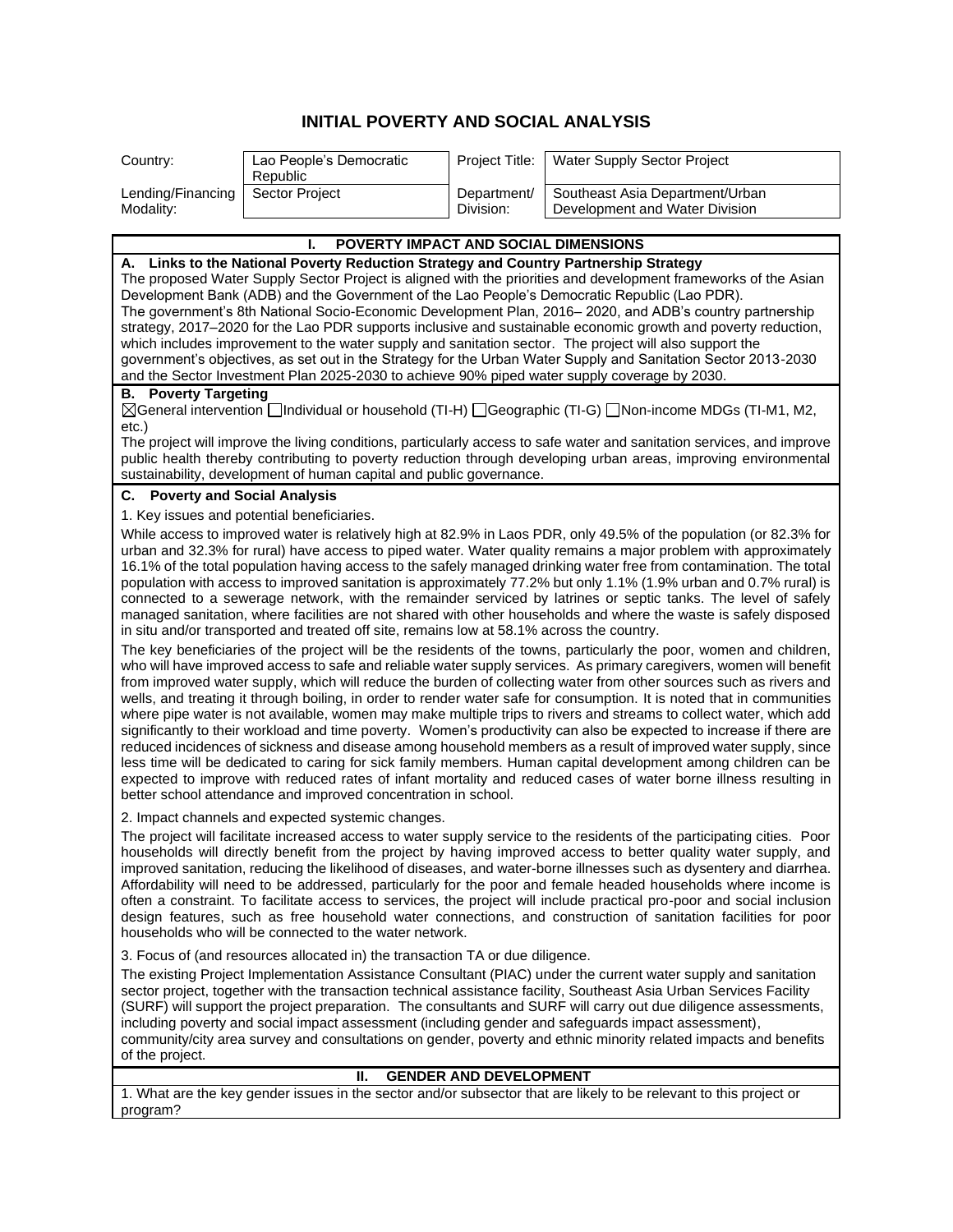Women are generally under-represented as decision makers in the water sector with minimal participation in planning, design, operations and maintenance, and holding employment in engineering and technical related fields. The key gender issues relevant to this project are: (i) higher risk and health exposure for women as the primary contributors towards household and community sanitation tasks; (ii) disproportionate impact on women caused by the lack of reliable water supply and sanitation services due to traditional separation of gender roles, where women are responsible for domestic chores and are the caregivers; (iii) increased incidence of water-borne diseases and thus household expenditure on medicine and healthcare resulting from lack or low quality of water and sanitation . 2. Does the proposed project or program have the potential to contribute to the promotion of gender equity and/or empowerment of women by providing women's access to and use of opportunities, services, resources, assets, and participation in decision making?  $\boxtimes$  Yes  $\Box$  No The project will consider: (i) access to services and constraints posed on women, minority and vulnerable groups; (ii) level of women's participation and representation in planning and development; (iii) level of women's participation in service delivery, financial management operations and maintenance during and post-civil works; and (iv) staff composition in municipal administration in planning, technical and management capacities, including opportunities, availability and access to training to female staff. A gender action plan (GAP) will be prepared with clear gender objectives. Based on an assessment of needs and lessons learnt from earlier funded ADB projects, it is proposed to consider including tools to collect data on women's time poverty in order to quantify gender benefits, identify opportunities to improve access for women in engineering and/or relevant disciplines, and engagement in the sector in technical roles. 3. Could the proposed project have an adverse impact on women and/or girls or widen gender inequality?  $\Box$  Yes  $\boxtimes$  No No adverse impacts are anticipated. Any potential adverse impacts will be identified during the project preparation and mitigated through appropriate project design measures. 4. Indicate the intended gender mainstreaming category:<br>  $\Box$  GEN (gender equity)  $\boxtimes$  EGM (effective GEN (gender equity) <br>
GEGM (effective gender mainstreaming)<br>
GEG (no gender elements) C NGE (no gender elements)  $\Box$  NGE (no gender elements) **III. PARTICIPATION AND EMPOWERMENT** 1. Who are the main stakeholders of the project, including beneficiaries and negatively affected people? Identify how they will participate in the project design. The main stakeholders are the national government and municipal administrations and the main beneficiaries will be the residents and businesses operating in the towns. Stakeholders and beneficiaries will be consulted throughout the project design. Focused community plans will be developed to promote and encourage participation from women, the poor and excluded. 2. How can the project contribute (in a systemic way) to engaging and empowering stakeholders and beneficiaries, particularly, the poor, vulnerable, and excluded groups? What issues in the project design require participation of the poor and excluded? Gender assessment will be conducted which will identify opportunities to support women empowerment in both institution and community levels and emphasize women's participation in decision making and representation in the water sector. A GAP, which will promote gender inclusion in the project activities and monitoring system to address gender mainstreaming components will be developed. Gender sensitive communication approaches will also be considered as part of the project in order to promote women's participation and representation during project implementation. A poverty and social assessment will also be prepared, including a poverty reduction and social strategy to identify how the project design can be extended to the poor and vulnerable, such that they too will benefit from access to safe water supply. 3. What are the key, active, and relevant civil society organizations (CSOs) in the project area? What is the level of civil society organization participation in the project design? Key CSOs in the project area include the Lao National Front for Construction, Lao Women's Union, and Lao Youth Union. Representatives from these CSOs, as well as representatives of the poor and excluded, will be informed and consulted on the key project features and proposed project activities including the design of the community awareness and communications campaigns.  $\boxtimes$  H Information generation and sharing  $\boxtimes$  H Consultation  $\Box$  Collaboration  $\Box$  Partnership 4. Are there issues during project design for which participation of the poor and excluded is important? What are they and how should they be addressed?  $\boxtimes$  Yes  $\Box$  No The key issues that will need to be addressed will be during the design of the network, how the poor and excluded will be able to have access to the infrastructure, and also how (if any) resettlement and environmental impacts will be addressed. The poverty and social assessment will review scope for employment for poor, including various public awareness training programs on water and environmental improvement in the project area. **IV. SOCIAL SAFEGUARDS**